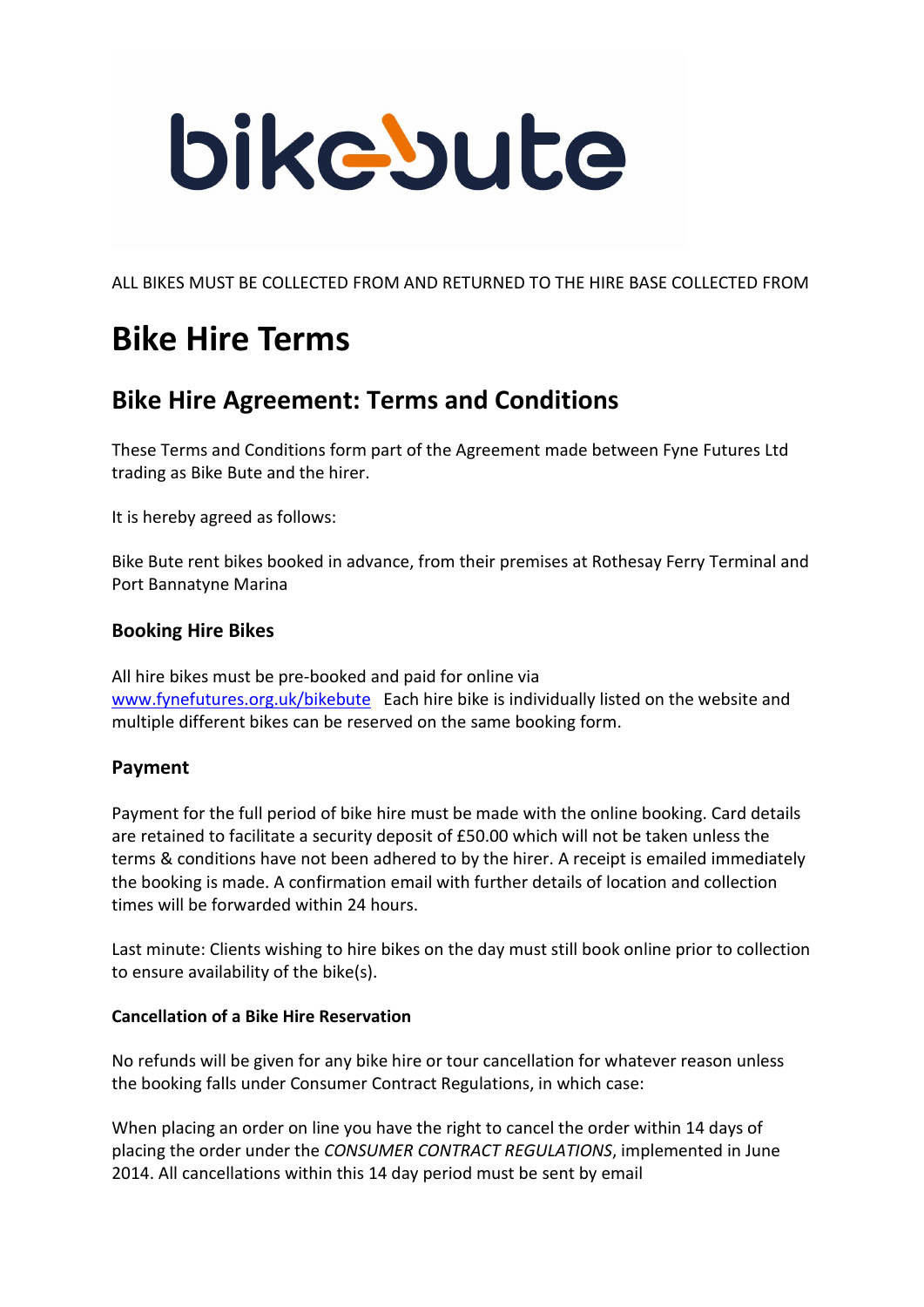to enquiries@fynefutures.org.uk stating the order number, date to which the order appertains and the name of the person who placed and paid for the order. Refunds will be made directly to the original payment method, and may take several days. However, a charge will be levied of £10 per bike hired, to cover costs incurred in handling the online order/administration and re-listing on the web site www.fynefutures.org.uk/bikebute of the products/services cancelled.

#### **Pandemics**

Refunds will not be made for bookings unable to be utilised due COVID19 self-isolation requirements. Bookings can be rescheduled for isolation period concludes and are to be made within a rollover period of twelve months. Please contact 01700 503181 or enquiries@fynefutures.org.uk to re-arrange as these changes cannot be made via the website.

#### **Late/Early Returns**

Unless previously agreed with Bike Bute, all bikes/equipment must be returned by 18.00 at Rothesay Pier and 18.30 at Port Bannatyne Marina.

A charge for the late return of bikes of £10.00 per hour or part thereof will be made.

Full or partial refunds will not be given for the early return of hire bikes under any circumstances including adverse weather conditions.

#### **Delivery/Collection Service**

Delivery and collection to other locations can be arranged for a supplementary charge dependent on the mileage involved. This service is not available to be booked online and is subject to driver availability.

#### **Rental Bikes and Equipment**

By accepting the bike(s)/ equipment the hirer accepts that they are in good technical, safe and clean condition and must be returned in the same condition. Bikes and equipment hired remain the property of Bike Bute. The hirer is obliged to take good care of the bike/equipment hired and take all precautions necessary to protect from damage or theft. All the bikes are regularly maintained and inspected prior to each hiring as the safety of the client is paramount. It is the hirer's responsibility to double check the bike and reports any damage prior to setting off. On return a representative of Bike Bute will examine the bikes/equipment and if there is no damage or loss will confirm the cancellation of any credit card deposit taken. If for any reason a full inspection cannot be undertaken on their return, Bike Bute reserves the right to inform clients within seven days of the return of any damage found and invoice the hirer accordingly.

Should any damage be sustained to the bike or components during the hire period, the hirer is responsible for the full replacement cost at current market price of the whole or part of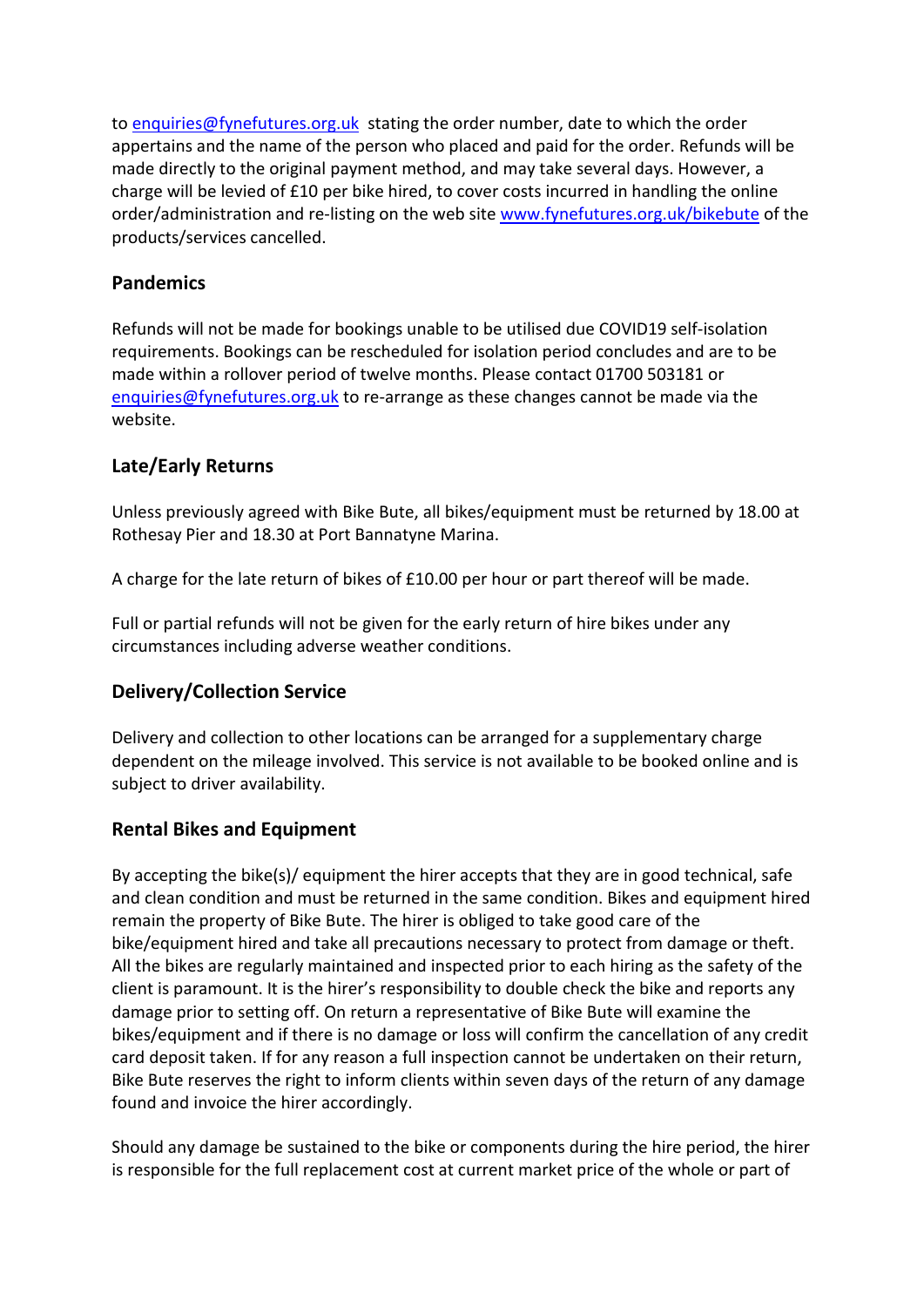the bike so damaged. The hirer is responsible for the full replacement cost of the bike/equipment if it is lost or stolen during the hire period. It is recommended that the hire bike is kept in sight at all times. If you wish to transport the hire bikes to another location, this can only be done in a van, estate car or via a correctly rated mounted bike rack. If the wheels are removed, this is entirely at the hirer's risk. Should any damage to the bike occur such as scratches to the frame and decals or any other damage, the hirer will be responsible for repairs as quoted by Bike Bute.

Under UK law E-Bikes are not to be ridden on public roads by children under 14 years of age.

Road and hybrid bikes must not be used on mountain bike trails and must not be taken onto sand on the beaches.

#### **Electric Bikes and Battery Care**

E-Bikes should not be ridden through deep water or streams. Water ingress will damage the motor and battery.

#### **Collection of Bikes/Equipment**

Hire bikes are to be collected and returned to Bike Bute on Isle of Bute during hours of business:

| Collection/Drop Off | Rothesay          | Port Bannatyne       |
|---------------------|-------------------|----------------------|
| Collection only     | $10$ am - 10:45am | $11$ am - $11.30$ am |
| Collection/Drop Off | $2pm - 2:45pm$    | $3pm - 3.30pm$       |
| Final Drop Off      | 6pm               | 6.30pm               |

You choose a time to collect the bike(s) at point of booking, and this is confirmed in the email you receive upon booking. If for any reason you are unable to make the agreed time, notice must be given at the earliest opportunity. You may experience delay with an alternative collection time as we need to allow sufficient space between individual clients. No refunds will be issued as a result of missed collection times

A fee of £10 per hour or part thereof will be charged for any late return. Full or partial refunds of bike hire will not be given under any circumstances including adverse weather conditions.

Any bikes not collected by within 45 minutes of booking time (unless by prior arrangement) will be deemed as not required by the hirer and will be returned to storage. Refunds will not be made.

#### **Liability in case of Accident**

Bike Bute does not provide cover nor accepts any liability to third parties for damage caused to others or their property. It is recommended you have adequate insurance cover or